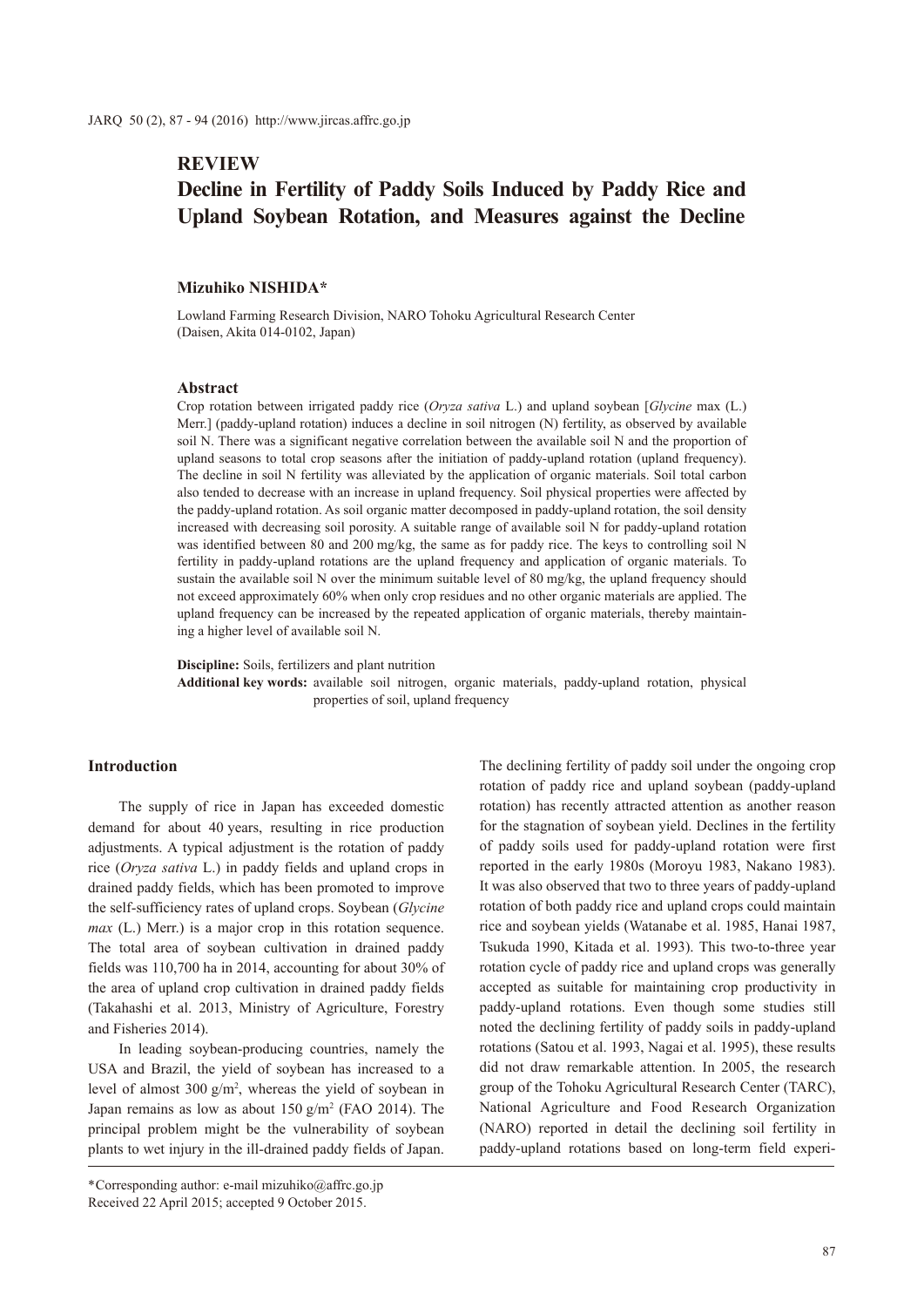ments (Sumida et al. 2005). After this landmark study, the decline in fertility of paddy soil was acknowledged as one of the main reasons for the stagnation of soybean yield. The research group of the NARO/TARC has conducted further extensive studies on the productivity of paddy soils in paddy-upland rotation (Nishida 2010, 2013, Nishida et al. 2013). The productivity of paddy soil is very important for food security in Japan. Here I review a series of studies on the productivity of paddy soils in paddy-upland rotation conducted at the NARO/TARC, including related studies in other areas.

# **Decline in soil nitrogen fertility in paddy-upland rotation**

A decline in available soil nitrogen (N), which was mineralized from air-dried soil under submerged conditions at 30°C for four weeks, was observed in a long-term field experiment conducted at the NARO/TARC (Fig. 1 (a)) (Sumida et al. 2005, Nishida 2013). This field experiment with paddy-upland rotation was initiated in 1990 (Table 1). A paddy field where only paddy rice had been cultivated with repeated application of cattle manure compost (CMC) until 1989 was divided into three plots in 1990. Three treatments representing paddy-upland rotation cycles were allocated to the plots (i.e., short-term upland rotation, mediumterm upland rotation, continuous paddy). In the short-term upland rotation, soybean and paddy rice were planted with a cycle of approximately one year for upland and two years

for paddy (upland frequency: about 35%). In the mediumterm upland rotation, a cycle of approximately three years for upland and one year for paddy was adopted (upland frequency: about 75%). The upland frequency was defined as the ratio of the number of soybean cropping to total cropping year after the initiation of paddy-upland rotation. As a control, continuous paddy rice cropping was fixed in a continuous paddy. Each of the three treatments plots was divided into two parts, and organic material (i.e., rice straw) was applied at 0 or 600  $g/m^2$  after harvesting every autumn until 2001. The organic material was changed to livestock manure compost after 2003, and applied at 0 or 1 kg/m<sup>2</sup> before the crop season every spring. The NARO/TARC is located in Daisen, Akita, in the Tohoku region of Japan (N39° 29', E140° 30', altitude 30 m). Normal practice is for a single cropping each year in this region. The soil was classified as fine-textured gray lowland soil (Fluvisol, FAO 2006). Regardless of the upland frequency, available soil N declined in the paddy-upland rotation (Fig. 1 (a)). Because the initial available soil N was relatively high due to the repeated application of CMC, available soil N declined even in the continuous paddy. The decrease in available soil N was greater in medium-term upland rotation than in short-term upland rotation. The decline in soil available N was alleviated by the application of organic materials. Total carbon (C) of soil also declined in paddy-upland rotation (Fig. 1 (b)). The available soil N might have become almost stable under each condition until nine years after the initiation of paddy-upland rotation. On the other hand, total soil



### **Fig. 1. Changes in available soil nitrogen (a) and total soil carbon (b) in the field experiment with paddy-upland rotation at the NARO/TARC**

CP: continuous paddy; SR: short-term upland rotation; MR: medium-term upland rotation; +OM: organic materials applied; -OM: organic materials not applied; NARO/TARC: National Agriculture and Food Research Organization/Tohoku Agricultural Research Center.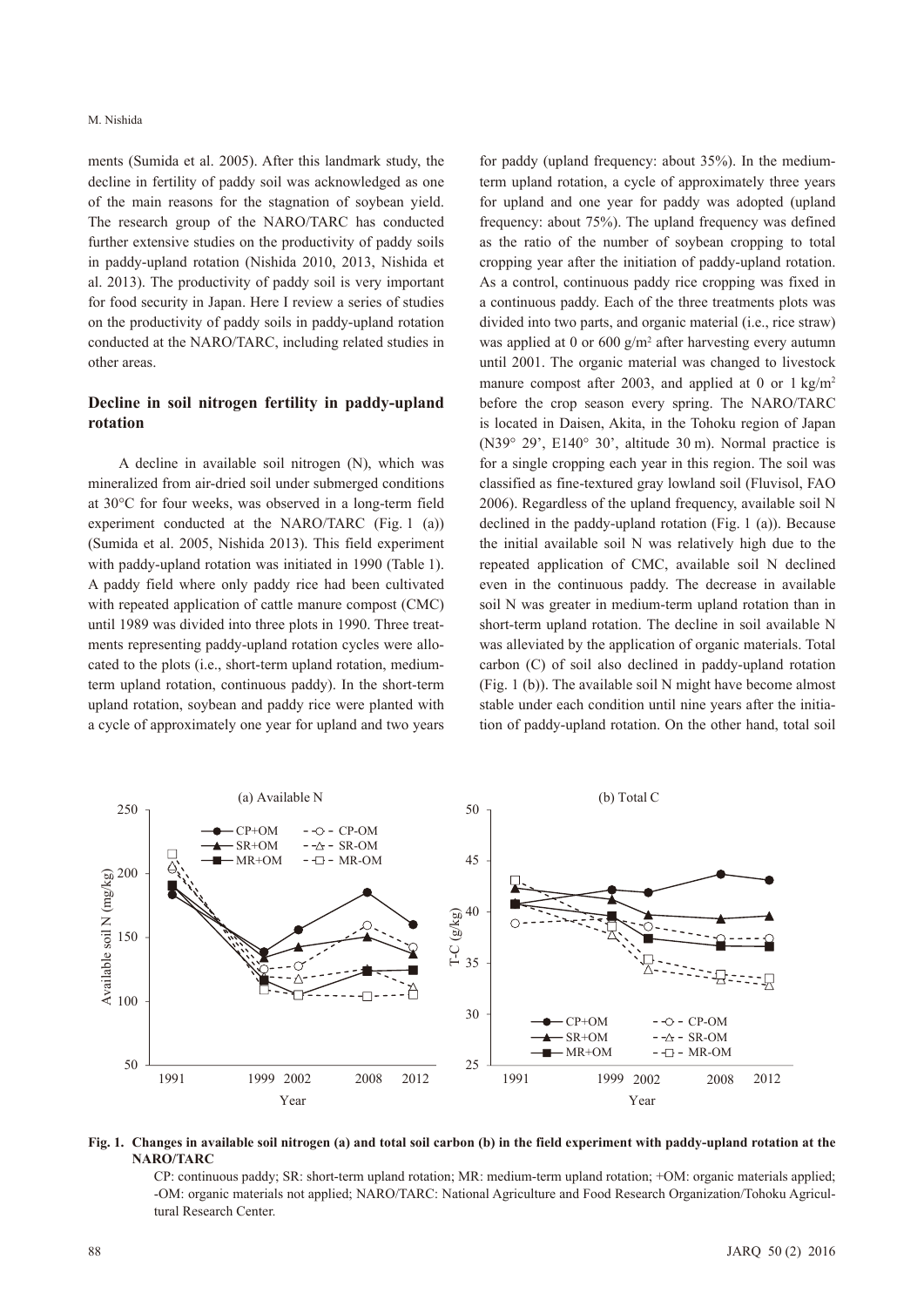C tended to decrease for 22 years in paddy-upland rotation, especially without the application of organic materials.

Figure 2 (a) shows the relationship between the available soil N and upland frequency in four different farmers' fields where paddy-upland rotation had been carried out in Daisen, Akita (Nishida et al. 2013). Regardless of CMC application, a negative correlation was observed between the available soil N and upland frequency. It was demonstrated that soil N fertility, as represented by available soil N, tended to decrease in paddy-upland rotations under different management practices in this region, and that the decrease in soil N fertility was quantitatively associated with the upland frequency. The available soil N was maintained approximately 60 mg/kg higher in soils under repeated CMC application at the rate of  $2-3$  kg/m<sup>2</sup> than in soils without CMC application, where only crop residues were returned. Total C of soil also declined in paddy-upland rotation (Fig. 2 (b)). These results indicate that soil organic matter decomposes in paddy-upland rotation, leading to a decline in available soil N.

Recently, declines in the N fertility of paddy soils were observed in other areas, such as fine-textured gray lowland soil in Niigata, Hokuriku region (Hattori et al. 2013), coarse-textured gray lowland soil in Toyama, Hokuriku region (Hirokawa et al. 2011), fine-textured gray lowland soil in Kyoto, Kinki region (Matsumoto & Yoshikawa 2010), and fine-textured gray lowland soil in Fukuoka, Kyushu region (Odahara et al. 2012).

Under the oxidative conditions in upland fields, the decomposition of soil organic matter is promoted compared

**Table 1. Design of the long-term field experiment with paddy-upland rotation at the NARO Tohoku Agricultural Research Center**

| Year                                                                              | -289 290 291 292 293 294 295 296 297 298 299 200 201 202 203 204 205 206 207 208 209 210 211 212 |  |  |  |  |  |  |  |  |  |  |  |  |
|-----------------------------------------------------------------------------------|--------------------------------------------------------------------------------------------------|--|--|--|--|--|--|--|--|--|--|--|--|
| Short-term upland rotation R S R R R S R R S R R S R R R S R R R R R S R R R S    |                                                                                                  |  |  |  |  |  |  |  |  |  |  |  |  |
| Medium-term upland rotation R S S S R S S S R R S S S S R S S S R S S S R S S R S |                                                                                                  |  |  |  |  |  |  |  |  |  |  |  |  |
| Continuous paddy                                                                  |                                                                                                  |  |  |  |  |  |  |  |  |  |  |  |  |

R: Rice; S: Soybean.

Rice straw was repeatedly applied at 0 or  $600 \text{ g/m}^2$  every autumn until 2001. Livestock manure compost was repeatedly applied at 0 or 1  $\text{kg/m}^2$  every spring from 2003.



### **Fig. 2. Relationship between upland frequency and available soil nitrogen (a), and total soil carbon (b) in four different farmers' fields**

\*\*\**P*<0.001, \*\**P*<0.01, \**P*<0.05. +CMC: cattle manure compost applied; -CMC: cattle manure compost not applied. Broken lines indicate the minimum (80 mg/kg) and maximum (200 mg/kg) values of suitable concentrations of available soil N in paddy field (Ministry of Agriculture, Forestry and Fisheries, 2009).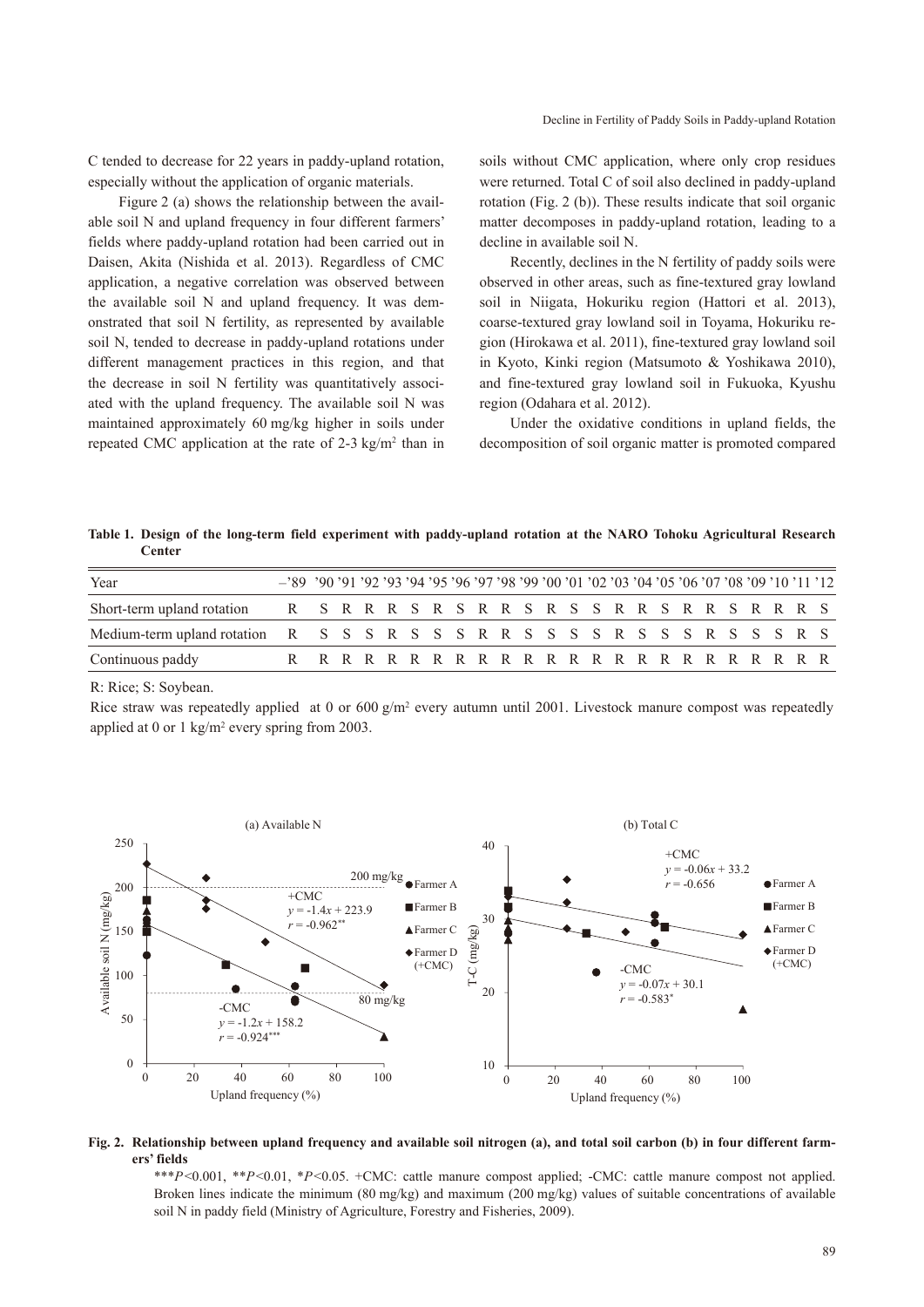with the reductive conditions of submerged paddy fields (Tsutsuki 2001). Land use change from paddy rice cultivation to upland crop cultivation has been demonstrated to change the soil C budget from positive to negative, due mainly to decreasing net carbon dioxide  $(CO<sub>2</sub>)$  absorption (Nishimura et al. 2008). The decomposition of soil organic matter might be accelerated especially under soybean cultivation. Vanotti & Bundy (1995) suggested that soybean cultivation stimulated soil microorganisms, which led to enhanced soil N mineralization and a large N uptake in the first year of corn (*Zea mays* L.) cultivation following soybean, resulting in a depletion of readily available soil N in the second year after soybean cultivation. In another study, soybean showed a greater rhizosphere priming effect on total soil C efflux as compared with wheat (*Triticum aestivum* L.) (Cheng et al. 2003). Annual N budgets in an upland soybean field converted from a paddy rice field on gray lowland soil were negative, ranging from -14.2 to  $-6.4$  g N/m<sup>2</sup>, because a large quantity of N was removed from the field with harvested soybeans (Takakai et al. 2010). In contrast, the N budgets in paddy rice fields (rice cultivation) have been shown to be even or positive (App et al. 1984, Kyuma 2004). The negative N budget in upland soybean cultivation might be one reason for the decrease in soil N fertility in paddy-upland rotation.

## **Changes in other soil properties in paddy-upland rotation**

The physical properties of soil are affected by paddyupland rotation. As soil organic matter decomposes in paddy-upland rotation, soil density increases with decreas-

ing soil porosity. Solid phase ratios in the soil of short-term upland rotation were higher than those in the continuous paddy (Fig. 3 (a)). Similarly, solid phase ratios in the soil of medium-term upland rotation were higher than those in short-term upland rotation (Fig. 3 (b)). For any upland frequency tested, the application of organic materials decreased the solid phase ratio and increased the gaseous phase ratio. The application of organic materials could thus alleviate the densification of paddy soil in paddy-upland rotation. Odahara et al. (2012) observed positive correlations between the upland frequency and solid phase ratio of soil, and bulk density of soil, respectively, in fields with paddy-upland rotation in Fukuoka. They also observed a negative correlation between the upland frequency and gaseous phase ratio of the soil.

The application of soil amendments for soybean cultivation can improve some of the chemical properties of soil. A positive correlation was observed between the upland frequency and soil pH in fields where magnesium lime was applied for every soybean crop season (Nishida et al. 2013). The pH of soils in continuous paddy rice fields was below the optimal range of 6.0 to 6.5, as identified by the Ministry of Agriculture, Forestry and Fisheries (2009). The pH values of soil in paddy-upland rotation were higher and closer to the optimal pH range than those in the continuous paddy rice fields. Exchangeable calcium and magnesium were also improved by paddy-upland rotation due to the application of magnesium lime for soybean cultivation. Odahara et al. (2012) observed a positive correlation between the upland frequency and soil pH in the fields with paddy-upland rotation in Fukuoka.



**Fig. 3. Ratios of three phases in soils in the field experiment with paddy-upland rotation at the NARO/TARC** +OM: organic materials applied; -OM: organic materials not applied; NARO/TARC: National Agriculture and Food Research Organization/Tohoku Agricultural Research Center.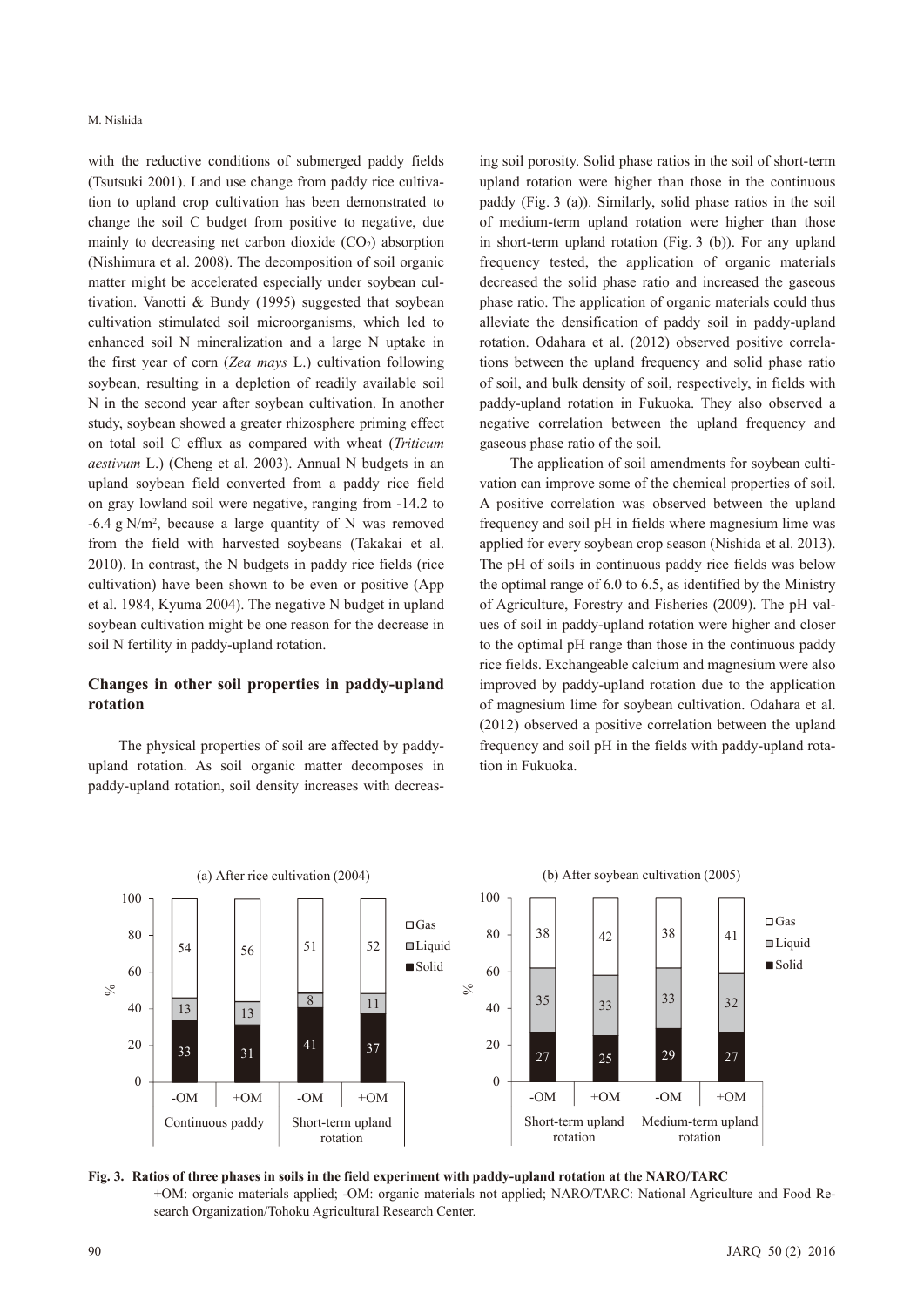#### Decline in Fertility of Paddy Soils in Paddy-upland Rotation

### **Productivity of crops in paddy-upland rotation**

A decline in soil N fertility induces a decrease in soybean yield. Yield data on paddy-upland rotation were comprehensively collected from the experimental plots at the NARO/TARC, irrespective of fertilizer management, where available soil N was measured during each year from 1991 to 2009 (Fig. 4) (Nishida 2010). The soybean yield decreased as the available soil N decreased. A significant relationship was found between the available soil N and soybean yield. According to the quadratic equation, when target yields were set to 300  $g/m^2$  for soybean and 600  $g/m^2$ for rice, the available soil N needs to exceed 80 mg/kg to obtain the target soybean yield. A significant relationship was not found between the available soil N and rice yield in paddy-upland rotation. The rice yield decreased because of lodging when the available soil N exceeded 200 mg/kg, suggesting that available soil N should be lower than 200 mg/kg in paddy-upland rotation. The rice yield tended to be over  $600 \text{ g/m}^2$  when the available soil N ranged from 80 to 200 mg/kg. The suitable range of available soil N for paddy-upland rotation is 80 to 200 mg/kg, which corresponds with the optimal range of soil available N identified by the Ministry of Agriculture, Forestry and Fisheries (2009) for paddy rice.

Decreases in the soybean yield in paddy-upland rotation were also observed in other areas. In gray lowland soil at Toyama, the soybean yield decreased as the upland frequency increased (Hirokawa et al. 2011). In gray lowland soil at Niigata, paddy-upland rotation induced a decline in mineralizable N after the flowering stage. This reduced

the number of pods and the growth of beans in each pod, resulting in a decreased soybean yield (Hattori et al. 2013). In gray lowland soil at Fukuoka, paddy-upland rotation affected the physical properties of soil, also leading to a decreased soybean yield. Significant negative correlations were observed between the soybean yield and the rate of solid phase, rate of liquid phase, and bulk density in the soil, respectively. Conversely, a positive correlation was found between the soybean yield and the rate of gaseous phase in the soil (Odahara et al. 2012). In gray lowland soil in Kyoto, a remarkable decrease in soybean yield was observed in fields where soybean was repeatedly cultivated for four years or more. The main cause of these decreases in soybean yield was considered to be the decrease in symbiotic N fixation (Matsumoto & Yoshikawa 2010).

# **Measures against the declines in soil nitrogen fertility under paddy-upland rotation**

The keys to controlling soil N fertility in paddyupland rotation are the balance of paddy rice and soybean cultivations, namely the upland frequency and application of organic materials. As stated above, the suitable range of available soil N for paddy-upland rotation is 80-200 mg/kg (Nishida 2010). Figure 2 (a) clearly shows the management strategies required to maintain the minimum level of available soil N for paddy-upland rotation. According to the regression line, in fields without the application of organic materials except crop residues, available soil N was lower than 80 mg/kg when the upland frequency was higher than approximately 60%. The upland frequency must be



**Fig. 4. Relationship between available soil N and yield of soybean (a), and yield of rice (b) in the field experiment with paddyupland rotation at the NARO/TARC**

\*\*\**P*<0.001. NARO/TARC: National Agriculture and Food Research Organization/Tohoku Agricultural Research Center.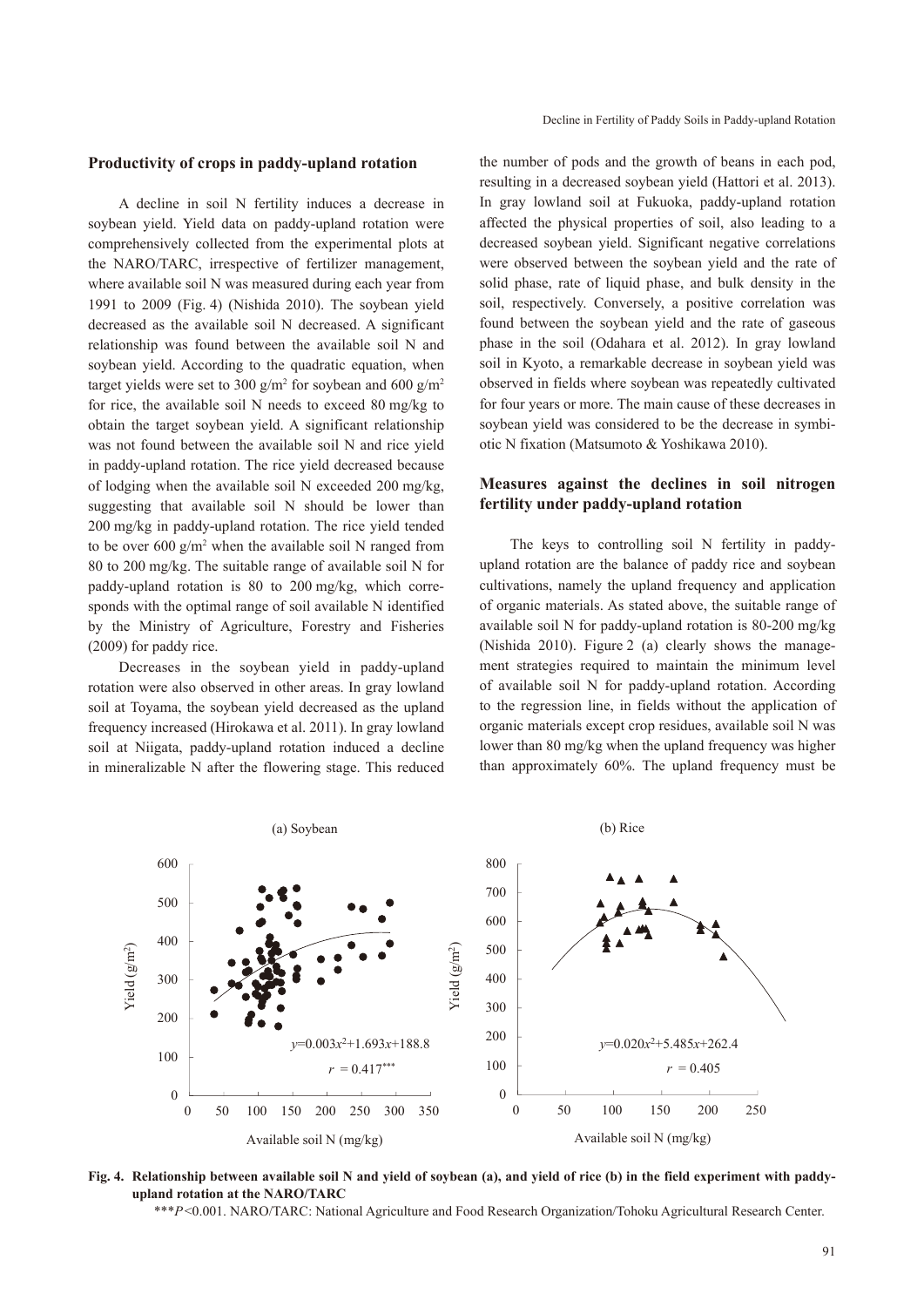lower than 60% in order to maintain the minimum level of available soil N (80 mg/kg) in cases without the application of organic materials except crop residues. Under repeated application of CMC at the rate of 2-3  $\text{kg/m}^2$ , available soil N could be maintained at more than 80 mg/kg, even with an upland frequency of 100%. With repeated application of CMC to paddy rice and soybean cultivations conducted at the same frequency (upland frequency: 50%), available soil N could be maintained at the same level as that in continuous paddy fields without the application of organic materials except crop residues (upland frequency: 0%). Soybean cultivation could be conducted more frequently in fields with the application of CMC than in fields without the application of organic materials, as the available soil N would be maintained within the suitable range. Hirokawa et al. (2011) reported that in order to maintain available soil N at the same level as in a continuous paddy field, CMC must be applied twice in a three-year period during which soybean was cultivated once (upland frequency: 33%). This result is similar to our findings shown in Fig. 2 (a).

From the field experiment of long-term upland con-

version with the application of rice straw compost (RSC) conducted at the NARO/TARC (Table 2), another strategy to manage available soil N was discovered (Nishida 2010). The decrement in available soil N during the period of 18 year upland (soybean) conversion with repeated application of RSC at the rate of 2  $\text{kg/m}^2$ , and the increment in available soil N for the same duration of continuous paddy rice with repeated application of RSC at the same rate were evaluated. The decrements in available soil N for two years of soybean cultivation almost corresponded to the increments in available soil N for three years of paddy rice cultivation (Fig. 5). These results suggested that by conducting paddyupland rotation with the combination of two-year soybean and three-year rice under repeated application of RSC at the rate of  $2 \text{ kg/m}^2$ , the available soil N could be maintained. This was verified by the field experiment. Paddy-upland rotation with a cycle of two-year soybean and three-year rice under repeated application of RSC at the rate of  $2 \text{ kg/m}^2$ was conducted twice (10 years, Table 2). The available soil N after paddy-upland rotation was similar to that before paddy-upland rotation (Fig. 6).

|  |  |  |  | Table 2. Design of the field experiment with long-term upland conversion at the NARO Tohoku Agricultural Research Center |  |  |
|--|--|--|--|--------------------------------------------------------------------------------------------------------------------------|--|--|
|--|--|--|--|--------------------------------------------------------------------------------------------------------------------------|--|--|

| Year                        | $-281$ | 1982-1999     | 2000-2002    | 2003-2004    | 2005-2007    | 2008-2009 |
|-----------------------------|--------|---------------|--------------|--------------|--------------|-----------|
| Long-term upland conversion |        | $S \times 18$ | $R \times 3$ | $S \times 2$ | $R \times 3$ | S x 2     |
| Continuous paddy            |        |               |              | R x 28       |              |           |

R: Rice; S: Soybean.

Rice straw compost was repeatedly appliet at  $0$  or  $2 \text{ kg/m}^2$  every spring.



**Fig. 5. Annual changes in available nitrogen (N) in 18-year upland (soybean) converted field and continuous paddy field with repeated application of rice straw compost at the rate of 2 kg/m2**



**Fig. 6. Available soil N before and after paddy-upland rotation with two cycles of 3-year paddy rice and 2-year soybean, and repeated application of rice straw compost at the rate of 2 kg/m2** Error bars indicate SD.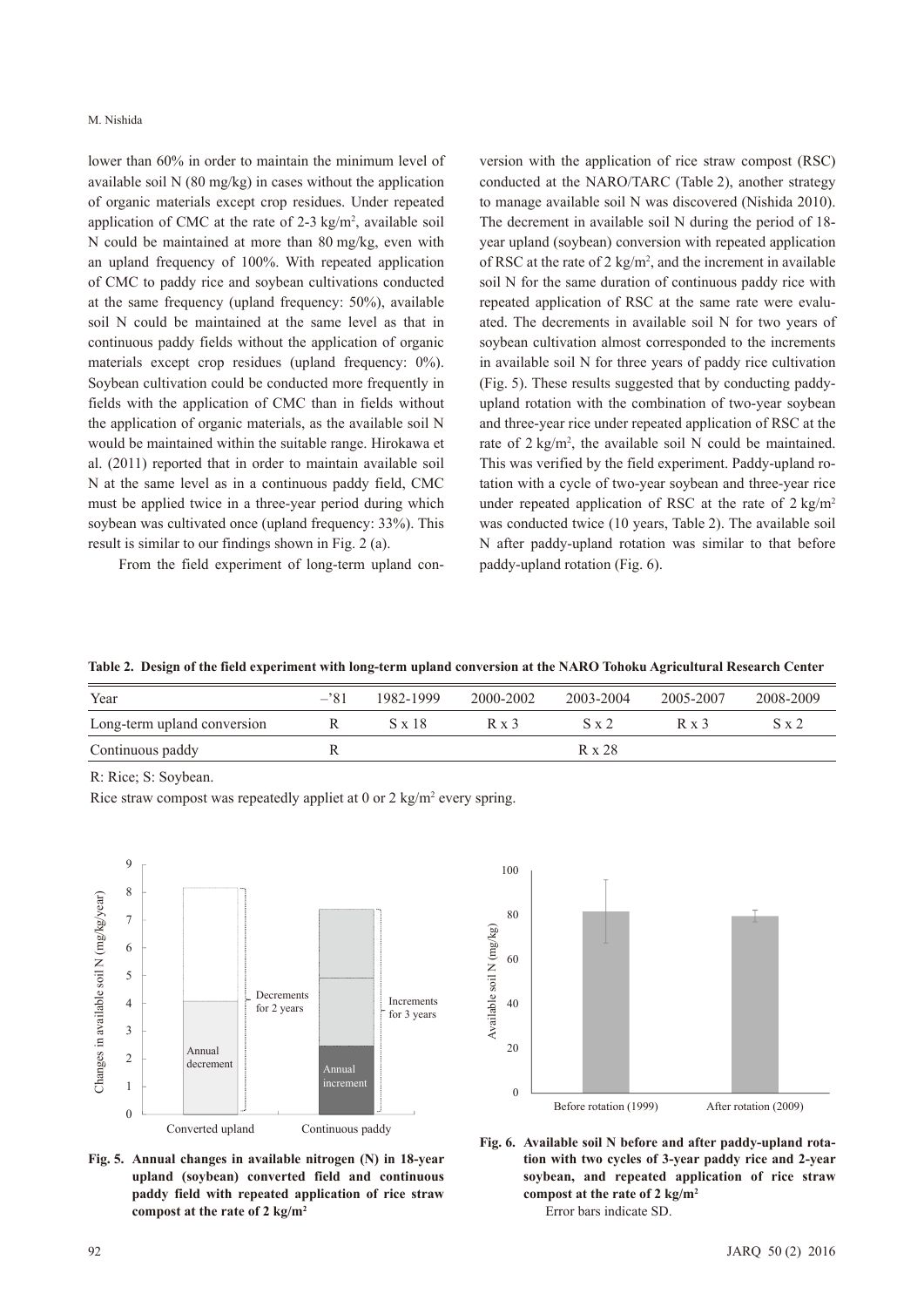Green manure also shows potential for maintaining soil N fertility in paddy-upland rotations. Some studies reported the effects of green manure on soybean plants and soil N fertility (Sato 2010, Hirokawa et al. 2011). However, the long-term effects of green manure on soil N fertility in paddy-upland rotations have not been confirmed.

# **Issues and perspectives**

There are still many issues that should be addressed in this research area. The relationships between soil fertility and soil management (as shown in Fig. 2) should be clarified in terms of regionality and soil type. Figure 2 clearly shows the effect of CMC on soil N fertility; however, the quantitative effects of other organic materials on soil N fertility remain unknown. For instance, the effects of poultry manure compost and swine manure compost on soil N fertility in paddy-upland rotation have yet to be elucidated. It was reported that different versions of the Rothamsted Carbon model could simulate soil carbon dynamics in paddyupland rotations (Shirato et al. 2011). The development of a dynamic model of available soil N in paddy-upland rotation would greatly improve the understanding and management of soil N fertility. In regions where manure from livestock is unavailable, technologies to improve soil fertility should be developed using locally available organic resources, including green manure. At present, laborsaving technologies are urgently needed in paddy-upland rotation systems in landextensive farming. Soil fertility management practices must also be applicable to laborsaving farming systems.

### **References**

- App, A. et al. (1984) Estimation of the nitrogen balance for irrigated rice and the contribution of phototropic nitrogen fixation. *Field Crop Res*., **9**, 17-27.
- Cheng, W. et al. (2003) Rhizosphere effects on decomposition: Controls of plant species, phenology, and fertilization. *Soil Sci. Soc. Am. J*., **67**, 1418-1427.
- FAO (Food and Agriculture Organization of the United Nations) (2006) *World Reference Base for Soil Resources 2006*, FAO, Rome.
- FAO (Food and Agriculture Organization of the United Nations) (2014) FAOSTAT. http://faostat3.fao.org/home/E.
- Hanai, Y. (1987) Cropping systems in paddy field for multiple uses. *Norin suisan gijutsu kenkyu journal* (*Res. J. Food Agric.*), **10**, 28-32 [In Japanese].
- Hattori, M. et al. (2013) Effect of continuous cropping and longterm paddy-upland rotation on yield reduction of soybean in Niigata prefecture. *Nippon sakumotsu gakkai kiji* (*Jpn. J. Crop Sci.*), **82**, 11-17 [In Japanese with English summary].
- Hirokawa, T. et al. (2011) Declines in soil nitrogen fertility after rotation of medium and coarse-textured gray lowland

soil and restoration methods with green manure and cattle manure compost. *Toyama-ken norin-suisan gijutsu center nogyo kenkyusho hokoku* (*Bull. Agr. Res. Inst., Toyama Pref. Agr., For. Fish Res. Ctr.*), **2**, 11-26 [In Japanese with English summary].

- Kitada, K. et al. (1993) Changes in soil nutrients affected by rotation of upland and paddy crop in gray lowland soil and search for the most suitable term of rotation. *Nippon dojohiryogaku zasshi* (*Jpn. J. Soil Sci. Plant Nutr.*), **64**, 154-160 [In Japanese with English summary].
- Kyuma, K. (2004) *Paddy Soil Science*. Kyoto University Press, Kyoto, and Trans Pacific Press, Melbourne, pp.280.
- Matsumoto, S. & Yoshikawa, M. (2010) Influence of continuous cropping on yield of black soybean and chemical properties of soils in the field converted from paddy. *Nippon sakumotsu gakkai kiji* (*Jpn. J. Crop Sci.*), **79**, 268-274 [In Japanese with English summary].
- Ministry of Agriculture, Forestry and Fisheries (2009) Chiryoku zoshin kihon shisin (Basic direction for improvement of soil fertility. http://www.maff.go.jp/j/seisan/kankyo/hozen\_type/ h\_dozyo/pdf/chi4.pdf [In Japanese].
- Ministry of Agriculture, Forestry and Fisheries (2014) Statistics of Agriculture, Forestry and Fisheries. http://www.maff. go.jp/j/tokei/kouhyou/sakumotu/menseki/pdf/sakutuke\_daizu\_14.pdf [In Japanese].
- Moroyu, H. (1983) Change of physical and chemical properties of paddy soils under the cultivation of upland crops. *Nippon dojo-hiryogaku zasshi* (*Jpn J. Soil Sci. Plant Nutr.*), **54**, 434- 441 [In Japanese].
- Nagai, H. et al. (1995) Changes in the physical and chemical properties of gray lowland soils on paddy-upland rotation field. *Kyushu nogyo kenkyu* (*Kyushu Agric. Res.*), **57**, 69 [In Japanese].
- Nakano, K. (1983) Studies on the soil improvement for rotational field of clayey soil by applications of amendment materials. *Hokuriku nogyo shikenjo hokoku* (*Bull. Hokuriku Natl. Agric. Exp. Stn.*), **25**, 87-108 [In Japanese with English summary].
- Nishida, M. (2010) Changes in nitrogen fertility of soils in paddy-upland rotation fields and strategies for its fertility management. In *Denpatarinkandojo no hiyokudo to kanri* (Fertility and management of soil in paddy-upland rotation fields in Japan – factors of fertility change and approaches for its control), eds. Toriyama, K. et al., Hakuyusha, Tokyo, Japan, 27-52 [In Japanese].
- Nishida, M. (2013) Changes in the fertility of paddy soils under paddy-upland rotation in the cool climate region of Japan and countermeasures for the changes. Proceedings of NARO Symposium, Paddy-upland rotation and soil fertility. 10-15 [In Japanese].
- Nishida, M. et al. (2013) Status of paddy soils as affected by paddy rice and upland soybean rotation in northeast Japan, with special reference to nitrogen fertility. *Soil Sci. Plant*